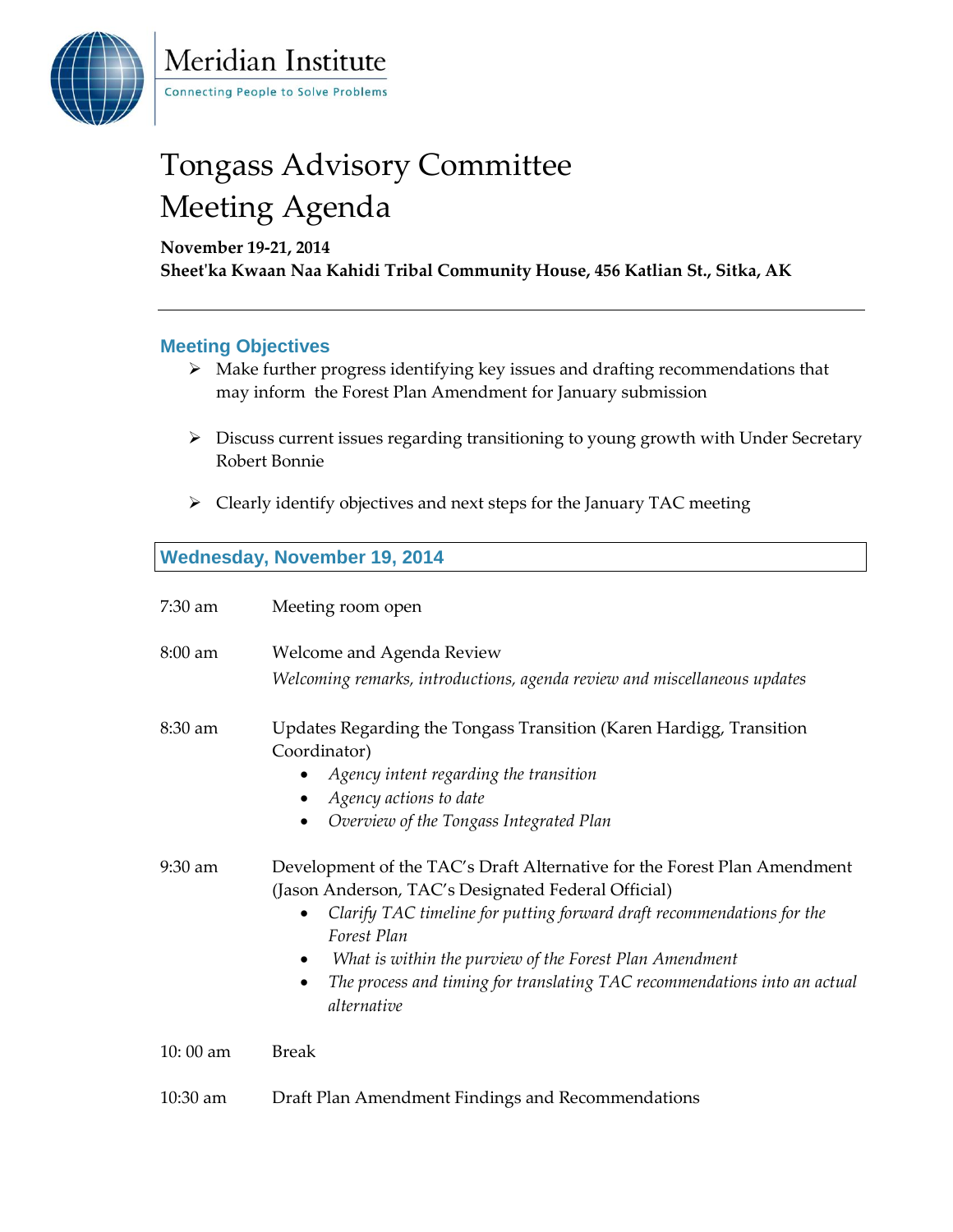|                   | Introduction to draft findings and recommendations document outline<br>What issues need further deliberation, and what are the key pieces that are<br>$\bullet$<br>missing, in order to complete work and come to agreement on<br>recommendations for a TAC alternative for the Forest Plan Amendment?<br>What specific questions need to be explored?<br>What if any additional information needs to be assembled to inform further<br>deliberation?<br>What if anything else will the contractor need for purposes of analysis? |
|-------------------|-----------------------------------------------------------------------------------------------------------------------------------------------------------------------------------------------------------------------------------------------------------------------------------------------------------------------------------------------------------------------------------------------------------------------------------------------------------------------------------------------------------------------------------|
| 12:00 pm          | Working Lunch - Work Group Discussions                                                                                                                                                                                                                                                                                                                                                                                                                                                                                            |
|                   | Work groups reconvene to discuss work products for presentation to the full TAC,<br>including articulation of the specific recommendations they would like the full TAC<br>to consider                                                                                                                                                                                                                                                                                                                                            |
| 1:30 pm           | <b>Break</b>                                                                                                                                                                                                                                                                                                                                                                                                                                                                                                                      |
| $1:45$ pm         | Work Group Report-Outs and Discussion<br>Work groups report to full TAC. Committee members provide feedback on work<br>group products. Continue building key issues list.                                                                                                                                                                                                                                                                                                                                                         |
| 3:15 pm           | <b>Break</b>                                                                                                                                                                                                                                                                                                                                                                                                                                                                                                                      |
| 3:30pm            | Talking Points for Under Secretary Bonnie<br>Based on the draft talking points identified by the TAC chairs/co-chairs, identify and<br>agree upon final talking points to share with Under Secretary Robert Bonnie on day<br>two, and on the process for sharing them.                                                                                                                                                                                                                                                            |
| $4:30 \text{ pm}$ | Adjourn                                                                                                                                                                                                                                                                                                                                                                                                                                                                                                                           |

## **Thursday, November 20, 2014**

| $7:30$ am         | Meeting room open                               |
|-------------------|-------------------------------------------------|
| $8:00$ am         | Review day's agenda                             |
| $8:10 \text{ am}$ | Welcome from Under Secretary Robert Bonnie      |
| $8:30$ am         | Presentation to Under Secretary Bonnie from TAC |
| $9:00$ am         | TAC Conversation with Under Secretary Bonnie    |
| $10:00$ am        | Break                                           |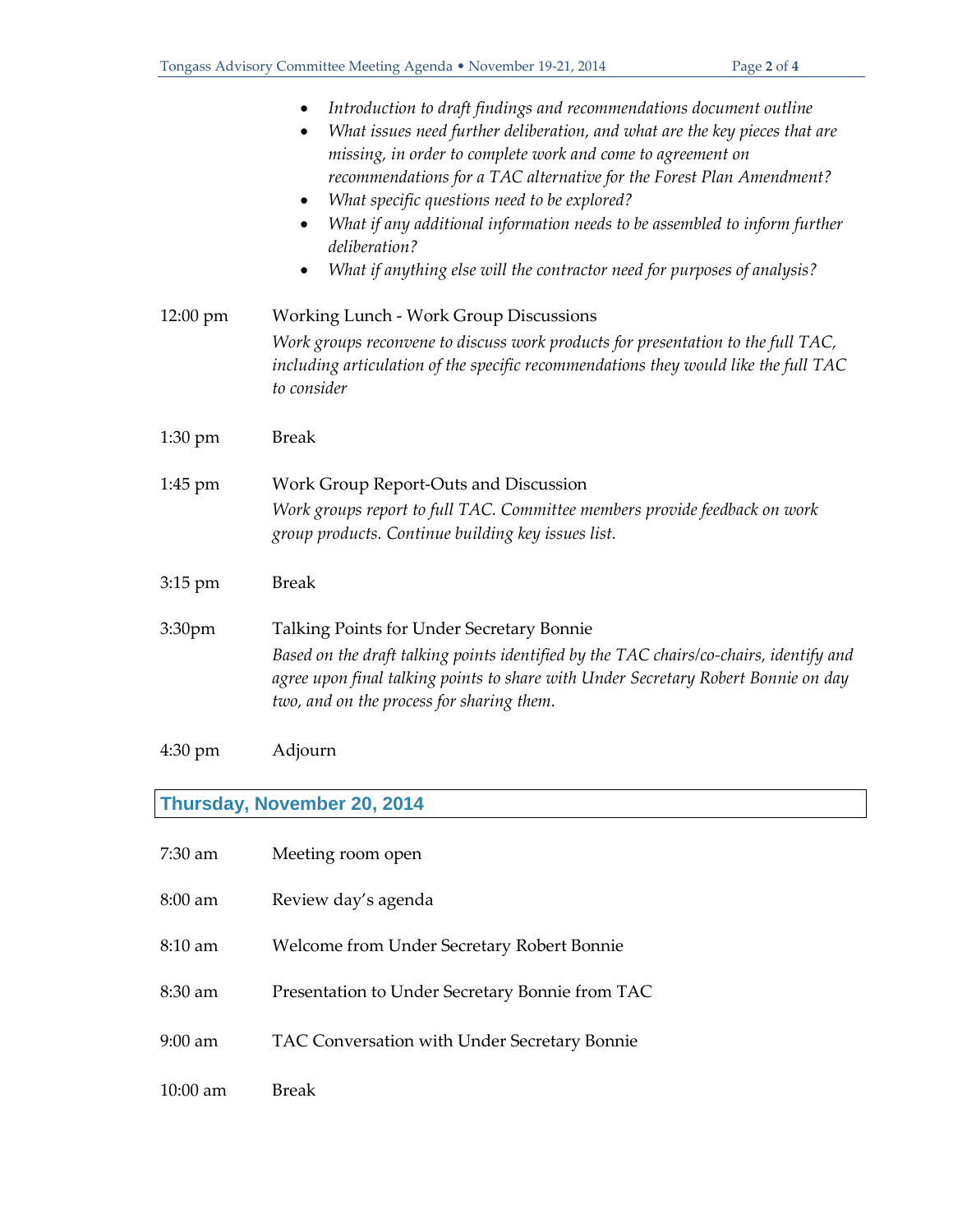#### 10:30 am Forest Plan Progress Update and Decision Expectations (Forrest Cole)

- *Forest Plan progress update*
- *Decision making process for Forest Plan*
- *Implementation of TAC ideas and suggestions outside of the scope of the Forest Plan*
- 11:30 am Clarify Key Issues List and Sequence for Afternoon Deliberations
- 12:00 pm Lunch
- 1:00 pm Key Issues Deliberations
- 2:45 pm Break
- 3:15 pm Key Issues Deliberations Continued
- 5:00 pm Adjourn

Evening TAC Social – Time TBD

### **Friday, November 21, 2014**

| $7:30$ am          | Meeting room open                                                                                                                                                                                                                                                                           |
|--------------------|---------------------------------------------------------------------------------------------------------------------------------------------------------------------------------------------------------------------------------------------------------------------------------------------|
| $8:00$ am          | Review Day's Agenda and Travel Logistics (if needed)                                                                                                                                                                                                                                        |
| $8:15$ am          | <b>Public Comment</b>                                                                                                                                                                                                                                                                       |
| $9:00$ am          | Review Outcomes of Discussions from Days One and Two<br>Review where the group left off on day two regarding key issues<br>$\bullet$<br>Determine need for further full group discussion and/or work group /<br>$\bullet$<br>drafting assignments to develop / refine draft recommendations |
| $9:30$ am          | Additional Full Group Discussion and / or Work Groups and Drafting<br>Schedule a break time during this period                                                                                                                                                                              |
| $12:00 \text{ pm}$ | Lunch                                                                                                                                                                                                                                                                                       |
| 12:45 pm           | Additional Full Group Discussion and / or Work Groups and Drafting<br>Clearly identify next steps needed to be able to forward draft recommendations on the<br>Forest Plan in a January time-frame (work group / drafting assignments)                                                      |